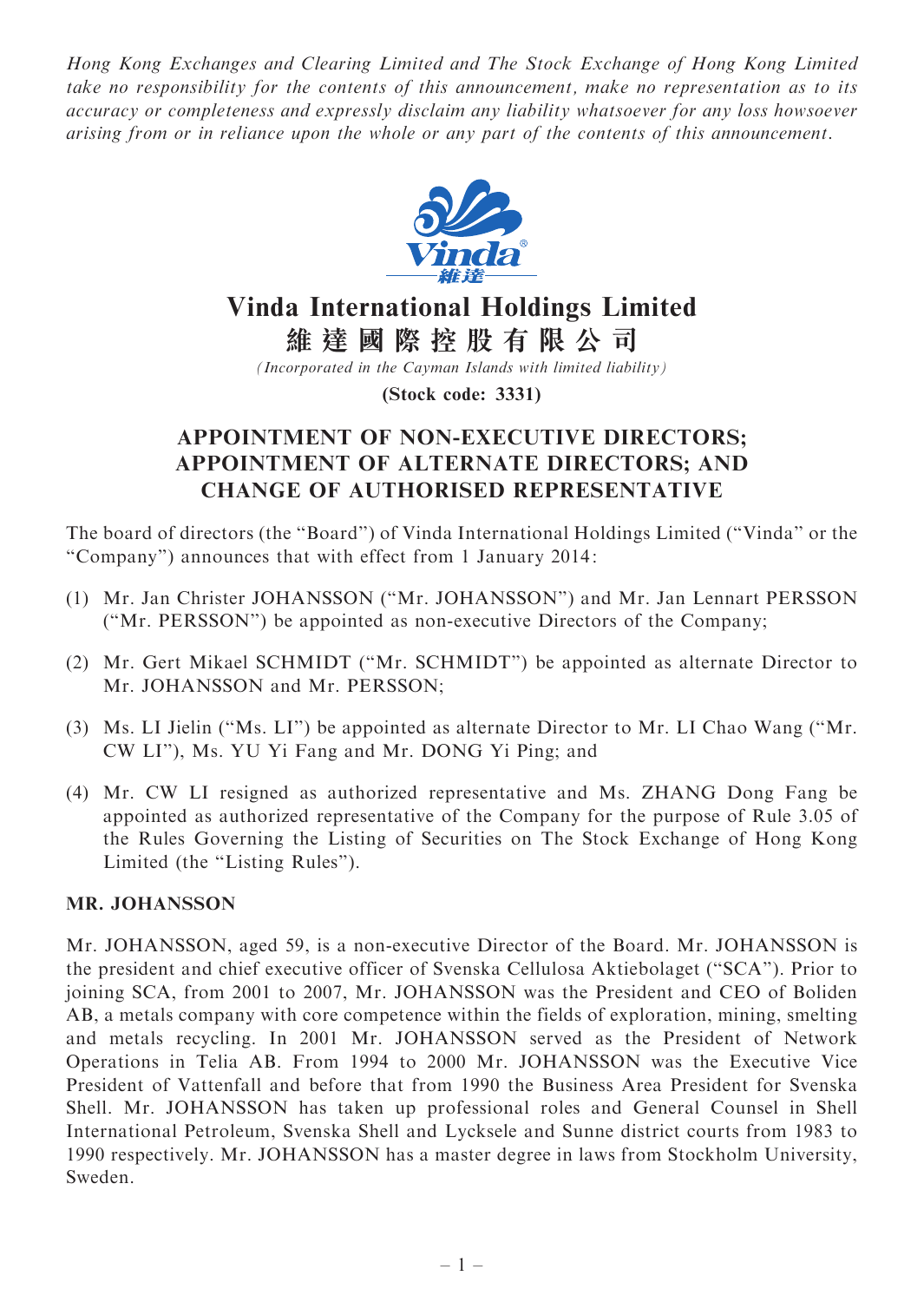Pursuant to the appointment letter, the term of appointment of Mr. JOHANSSON is from 1 January 2014 to 31 December 2014 and thereafter may be extended for such period as the Company and Mr. JOHANSSON agree in writing.

Mr. JOHANSSON is subject to retirement by rotation and re-election at annual general meetings in accordance with the Memorandum and Articles of Association of the Company. Mr. JOHANSSON's remuneration is fixed at HK\$25,200 per annum, which is commensurate with his duties and responsibilities as non-executive director and the prevailing market situation.

Mr. JOHANSSON does not have any interest in the shares of the Company within the meaning of Part XV of the Securities and Futures Ordinance. Mr. JOHANSSON holds 71,200 shares of SCA, representing 0.0101% of the capital of SCA, a substantial shareholder of the Company, as at 31 December 2013. Mr. JOHANSSON has been elected as Board member of Handelsbanken and SSAB, both of which are listed in Sweden, since 2009 and 2011 respectively. Save as disclosed above, Mr. JOHANSSON has not held any directorships in any public listed companies in the past three years and is not connected with any directors, senior management or substantial or controlling Shareholders (as defined in the Listing Rules) of the Company.

# MR. PERSSON

Mr. PERSSON, aged 66, is a non-executive Director of the Board. Mr. PERSSON has been the executive vice president since 2002 and chief financial officer of SCA since 2004. Before that, Mr. PERSSON has held different key financial positions within SCA. After leaving the military service from 1966–1967, Mr. PERSSON pursued university studies in advanced business administration from 1970–1971, he then studied BA courses at Sundsvall University from 1979–1984.

Pursuant to the appointment letter, the term of appointment of Mr. PERSSON is from 1 January 2014 to 31 December 2014 and thereafter may be extended for such period as the Company and Mr. PERSSON agree in writing.

Mr. PERSSON is subject to retirement by rotation and re-election at annual general meetings in accordance with the Memorandum and Articles of Association of the Company. Mr. PERSSON's remuneration is fixed at HK\$25,200 per annum, which is commensurate with his duties and responsibilities as non-executive director and the prevailing market situation.

Mr. PERSSON does not have any interest in the shares of the Company within the meaning of Part XV of the Securities and Futures Ordinance. Mr. PERSSON holds 50,165 shares of SCA, representing 0.0071% of the capital of SCA, a substantial shareholder of the Company, as at 31 December 2013. Save as disclosed above, Mr. PERSSON has not held any directorships in any public listed companies in the past three years and is not connected with any directors, senior management or substantial or controlling Shareholders (as defined in the Listing Rules) of the Company.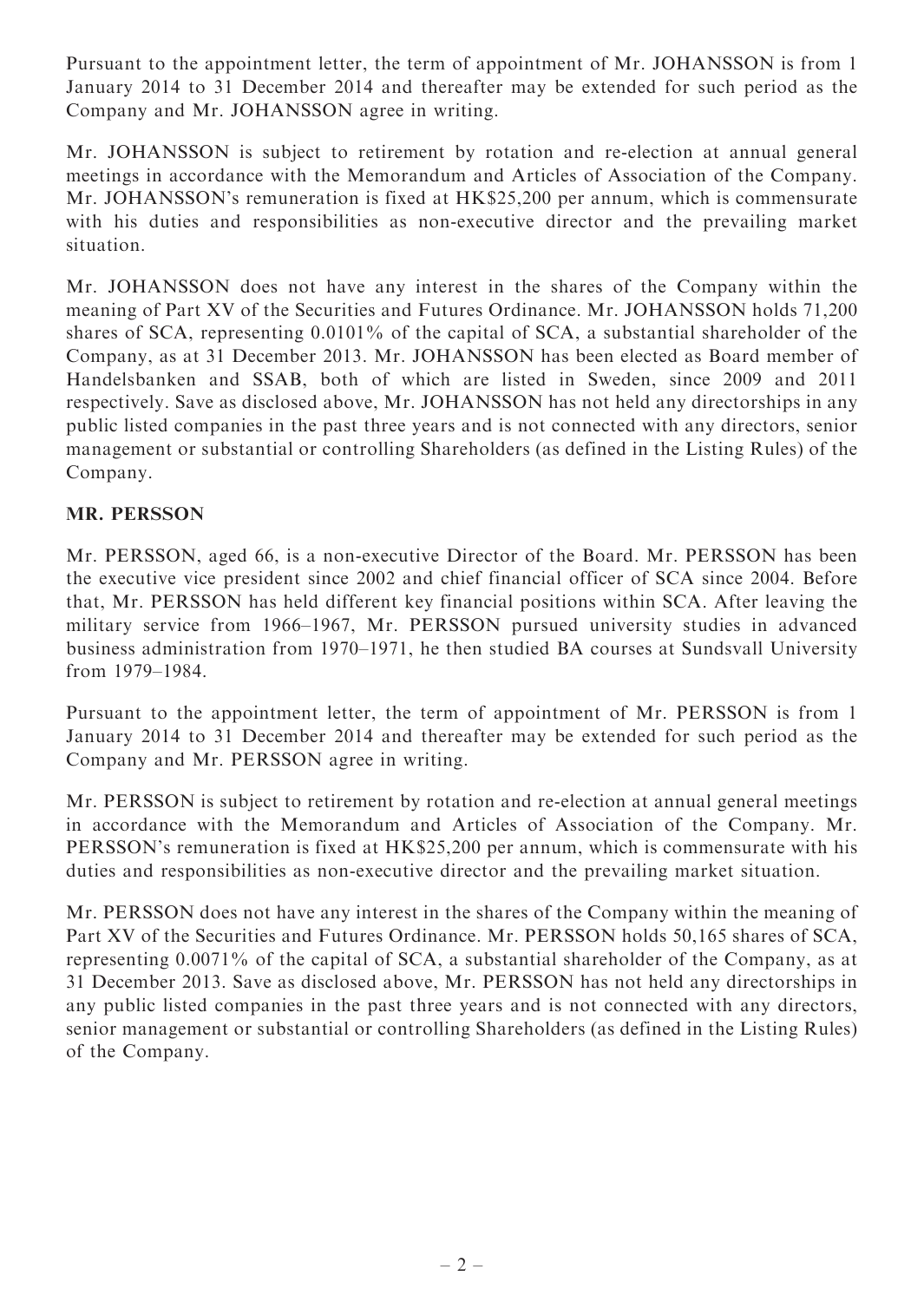#### MR. SCHMIDT

Mr. SCHMIDT, aged 53, is the senior vice president and general counsel of SCA. Before that, Mr. SCHMIDT was the Vice President and General Counsel of SCA Packaging in Belgium and SCA Forest Products in Sweden respectively from 1994–2012. Prior to that, Mr. SCHMIDT was the Assistant General Counsel of SCA from 1992–1994. In 1986–1992, Mr. SCHMIDT held different positions in the legal profession. He has a master degree in laws in Uppsala University, Sweden.

Pursuant to the Company's Articles of Association ("Articles"), the appointment of Mr. SCHMIDT as an alternate director to Mr. JOHANSSON and Mr. PERSSON shall remain effective until Mr. JOHANSSON and Mr. PERSSON cease to be a director of the Company or Mr. SCHMIDT's appointment has been revoked by Mr. JOHANSSON and Mr. PERSSON, whichever is earlier.

Pursuant to the Articles, Mr. SCHMIDT shall not be entitled to receive any remuneration from the Company in respect of his appointment as an alternate director.

As at the date of this announcement, Mr. SCHMIDT does not have any interest in the shares of the Company within the meaning of Part XV of the Securities and Futures Ordinance. Mr. SCHMIDT holds 4,500 shares of SCA, representing 0.0006% of the capital of SCA, a substantial shareholder of the Company, as at 31 December 2013. Mr. SCHMIDT serves as Executive Director of Kaplamin Ambalaj Sanayi ve Ticaret A.S., a company listed on the Istanbul Stock Exchange. Save as disclosed above, Mr. SCHMIDT has not held any directorships in any public listed companies in the past three years and is not connected with any directors, senior management or substantial or controlling Shareholders (as defined in the Listing Rules) of the Company.

## MS. LI

Ms. LI, aged 27, who joined Vinda in 2012 as Managing Director of Vinda Household Paper (Australia) Limited and as Business Development Manager of Vinda International Holdings Ltd, has been responsible for overseas business development. Prior to joining Vinda, she worked in Orient Capital in Australia as Client Relations Manager of South-East Asia Division and subsequently as Client Relations Manager of Asia Division. Ms. LI graduated from Macquarie University in 2008 with combined bachelor degrees in Accounting and Business Administration.

Pursuant to the Company's Articles of Association (''Articles''), the appointment of Ms. LI as an alternate director to Mr. CW Li, Ms. YU Yi Fang and Mr. DONG Yi Ping shall remain effective until Mr. CW Li, Ms. YU Yi Fang and Mr. DONG Yi Ping cease to be a director of the Company or Ms. LI's appointment has been revoked by Mr. CW Li, Ms. YU Yi Fang and Mr. DONG Yi Ping, whichever is earlier.

Pursuant to the Articles, Ms. LI shall not be entitled to receive any remuneration from the Company in respect of her appointment as an alternate director.

As at the date of this announcement, Ms. LI has an interest in share options of the Company to subscribe for 160,000 Shares of the Company within the meaning of Part XV of the Securities and Futures Ordinance. Ms. LI is the daughter of Mr. CW LI. Save as disclosed